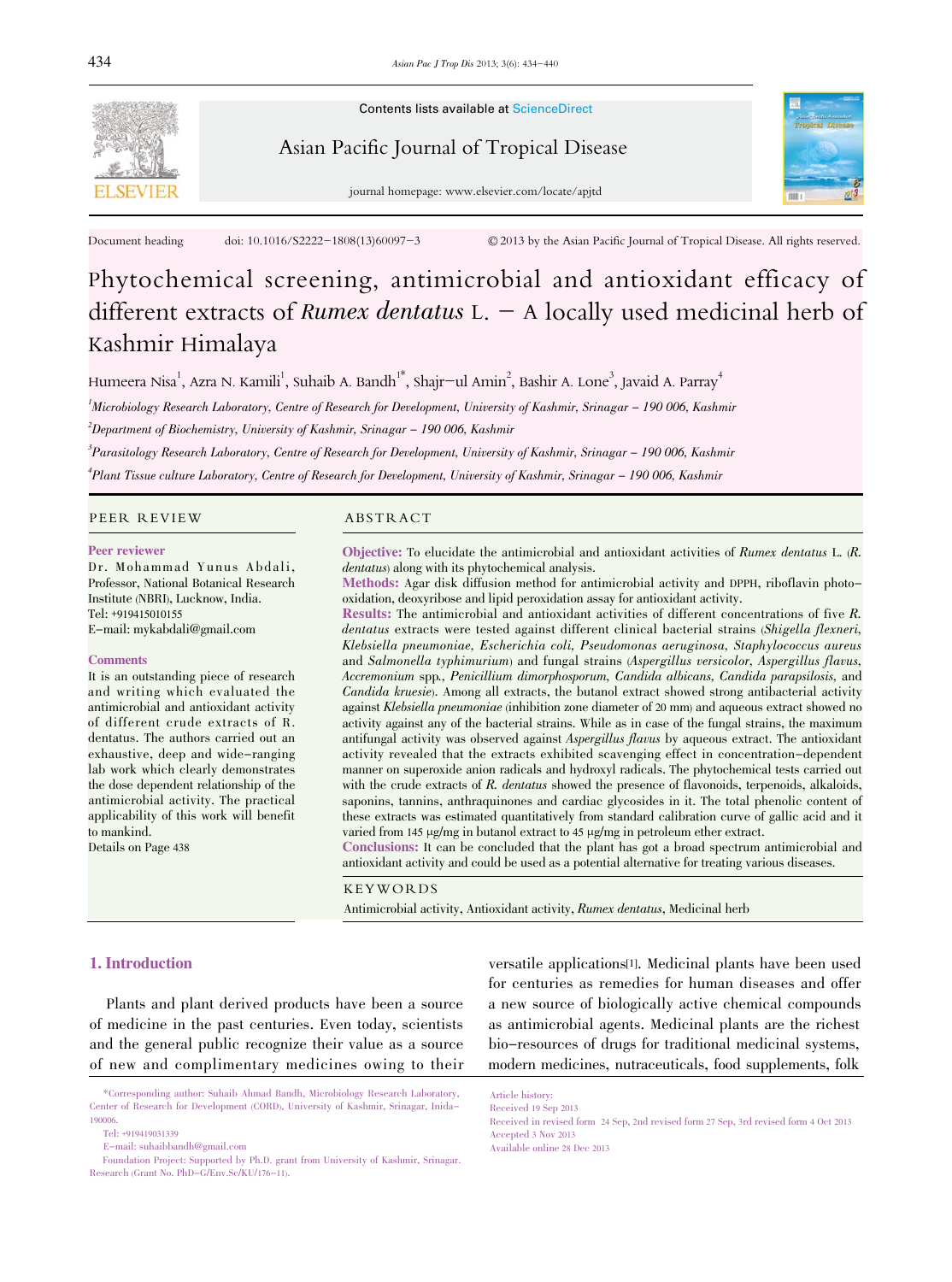medicines, pharmaceuticals and intermediate chemicals entitled for synthetic drugs[2,3]. The acceptance of traditional medicine as an alternative form of health care and the development of microbial resistance to the available antibiotics has led scientists to investigate the antimicrobial activity of medicinal plants[4]. Likewise, the use of synthetic antioxidants are suspected to cause or promote negative health effects, hence stronger restrictions are being placed on their application and a trend to substitute them with naturally occurring antioxidants is developing<sup>5]</sup>. The role of medicinal plants in disease prevention or control has been attributed to antioxidant properties of their constituents[6]. Keeping the above mentioned importance of medicinal plants in view, one of the medicinally important plants, Rumex dentatus L. (R. dentatus) used locally as a vegetable in Kashmir valleywas taken for the study. It belongs to the family Polygonaceae and is found throughout temperate western Himalayas, from Kashmir to Kumaon, 8 000-12 000 feet[7]. It contains a large number of chemically complex and biologically active compounds and is traditionally used as bactericidal[8], anti-inflammatory, anti-tumor, astringent , anti-dermatitis[9], diuretic, cholagogue, tonic and laxative agents[10].

#### 2. Materials and methods

# 2.1. Plant material

R. dentatus L., a perennial or less commonly annual plant was collected as a whole plant locally from Srinagar and identified at Kashmir University Herbarium (KASH), Centre of Plant Taxonomy, Department of Botany, University of Kashmir, Srinagar.

# 2.2. Extraction of plant material

The dried parts of the plant (50 g) were powdered and macerated. Crude extraction with solvents including petroleum ether, ethyl acetate, chloroform, butanol and aqueous was carried out in soxhlet extractor to get the respective extracts which were later dried, weighed and kept for further usage in sterilized caped vials at 4 °C.

# 2.3. Test organisms

The test microorganisms used in this study [bacteria: Escherichia coli (E. coli), Pseudomonas aeruginosa (P. aeruginosa), Shigella flexneri (S. flexneri), Klebsiella pneumoniae (K. pneumoniae), Salmonella typhimurium (S. typhimurium) and Staphylococcus aureus (S. aureus); fungi: Aspergillus versicolor (A. versicolor), Aspergillus flavus (A. flavus), Penicillium dimorphosporum (P. dimorphosporum), Acremonium spp., Candida albicans (C. albicans), Candida kruesie (C. kruesie) and Candida parapsilosis (C. parapsilosis)] were obtained from Bacteriological and Mycological section, Department of Microbiology, SKIMS, Soura, Srinagar.

# 2.4. Antimicrobial activity

The in vitro antibacterial activity test was carried out using the disk diffusion method[11].

# 2.5. Anti-oxidant activity assays

For evaluation of anti-oxidant activity of two alcoholic extracts, four methods were used.

# 2.5.1. DPPH assay

The anti-oxidant activity of both the extracts of the plant was measured with 1, 1-diphenyl 2-picryl hydrazyl radical (DPPH) spectrophotometrically at 517 nm[12]. The stock solution of both the plant extracts (5 mg/mL) was prepared by dissolving a known amount of dry extract in 10% aqueous dimethyl sulfoxide (DMSO). The working solutions (50, 100, 150, 200, 250 and 300 µg/mL) of all the extracts were prepared from the stock solution using suitable dilution. The scavenging activity was observed by bleaching of DPPH solution from violet colour to light yellow and ascorbic acid was used as control.

# 2.5.2. Superoxide anion radical scavenging activity

Measurement of superoxide anion scavenging activity of both the extracts of the plant was calculated spectrophotometrically at 590 nm using phosphate buffer (also taken as control) as blank after illumination for 5 min[13].

#### 2.5.3. Hydroxyl scavenging activity

The colorimetric deoxyribose method was applied as the reference method of comparison for determining the hydroxyl radical scavenging activity of both the extracts of the plant at 532 nm[14].

# 2.5.4. Lipid peroxidation method

A modified thiobarbituric acid reactive species (TBARS) assay was used to measure the lipid peroxide formed using the egg yolk homogenate as lipid rich media at 532 nm[15].

The percentage of inhibition of the free radicals in the above mentioned methods was calculated by using the formula:

Age inhibition (
$$
\% = \frac{(Ac-As)}{Ac} \times 100
$$

where Ac was the absorbance of the blank and As was absorbance of sample.

# 2.6. Phytochemical analysis

Phytochemical analysis for major phytoconstituents of the plant extracts was undertaken using standard qualitative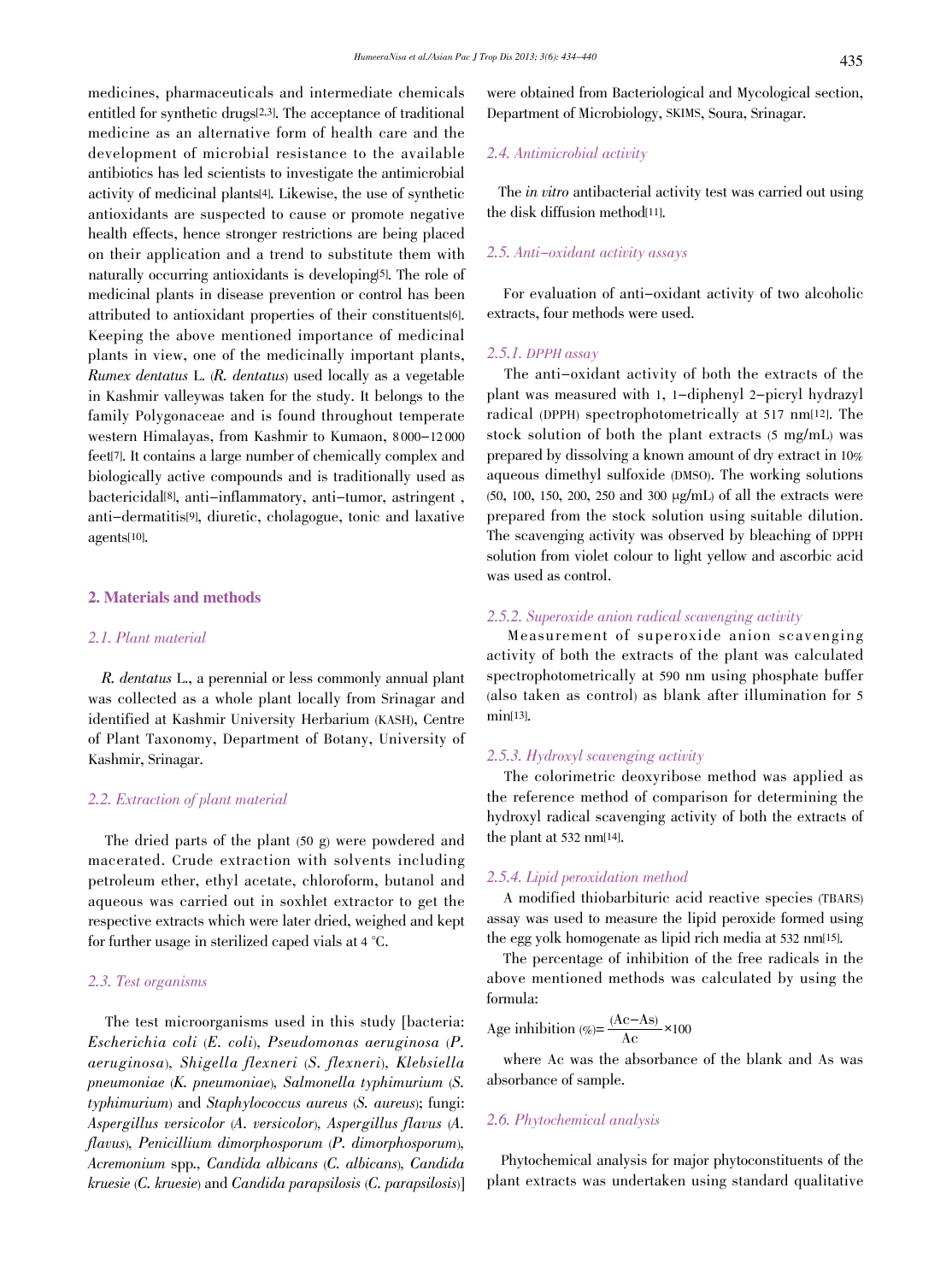methods as described by various authors[2,16-19]. The plantextracts were screened for the presence of biologically active compounds like glycosides, phenolics, alkaloids, tannins, flavonoids, saponins and steroids.

# 3. Results

# 3.1. Antimicrobial activity

The antimicrobial activities of different concentrations (ranging from 150  $\mu$ g/mL to 500  $\mu$ g/mL) of various crude extracts of R. dentatus were determined against different bacterial and fungal strains and recorded as inhibition zone diameter (IZD), measured in "mm" with 10% aqueous DMSO as negative control, gentamycin as positive control for bacteria and nystatin for fungi (Tables 1 and 2). The butanol and ethyl acetate extracts of R. dentatus displayed promising antimicrobial activity against a wide range of bacteria and fungi, while as aqueous and petroleum ether extracts inhibited none of the tested bacterial strains. The inhibitory activity of all the extracts was found to be concentration-dependent. Petroleum ether extract showed no activity against any of the tested bacterial strains but showed some activity at the higher concentration  $(500 \mu g/mL)$ against A. versicolor, Acremonium spp. and C. albicans with a zone diameter of 14 mm, 16 mm and 9 mm respectively. The ethyl acetate extract showed inhibitory effect against some bacterial strains with highest inhibition zone diameter of <sup>19</sup> mm against K. pneumonia and E. coli. All fungal strains tested were found to be resistant against the extract at its lower concentration except for C. albicans, which was inhibited with a dameter zone of 11 mm at 250 µg/mL concentration. However, the higher concentration of this

#### Table 1

Antibacterial activity of extracts of  $R$ . dentatus ( $\mu$ g/mL).

extract inhibited the growth of four fungal strains with a comparatively lower inhibitory effect.The chloroform extract was found effective against K. pneumonia, S. typhimurium, S. aureus, with IZD of 15 mm for S. typhimurium. It was completely ineffective against S. flexneri, E. coli and P. aeruginosa. When analysed against fungi, it was found effective only against A. flavus and P. dimorphosporum. Among all these extracts, butanol showed the highest antibacterial efficacy against K. pneumoniae with IZD of <sup>20</sup> mm, whereas the lowest efficacy against S. aureus (8 mm IZD) compared to the positive control (gentamycin 32-38 mm). S. typhimurium showed complete resistance against all concentrations of this extract. Of all the tested fungal strains, only C. albicans was inhibited by this extract with an IZD of 17 mm.

#### 3.2. Antioxidant activity

The antioxidant activity of these extracts as measured by the ability to scavenge DPPH free radicals was compared with the standards ascorbic acid and butylated hydroxyl toluene (BHT). The results for the DPPH assay revealed that all the extracts exhibited significant antioxidant activity (Table 3). The highest percentage inhibition (92%) was shown by butanol extract compared to the positive control at 300 µg/mL followed by 86% by aqueous extract. Superoxide dismutase activity of different extracts determined by riboflavin photo-oxidation method depicted that the highest percentage inhibition (78%) by butanol extract at 300 µg/mL. However, the highest percentage inhibition (72%) for hydroxyl scavenging activity was exhibited by butanol extract at 300 µg/mL compared to the positive control (BHT: 95%) followed by 62% inhibition by aqueous extract, 49% inhibition by chloroform and 29%

|                |                          | Ethyl acetate            |                          |                          | Chloroform       |                          |                                         |                  |                   |                  |
|----------------|--------------------------|--------------------------|--------------------------|--------------------------|------------------|--------------------------|-----------------------------------------|------------------|-------------------|------------------|
| Test organisms | 150                      | 250                      | 500                      | 150                      | 250              | 500                      | 150                                     | 250              | 500               | Gentamycin       |
| S. flexneri    | $10.00 \pm 0.57$         | $12.00 \pm 0.57$         | $14.0 \pm 1.0$           |                          |                  | $\qquad \qquad -$        | $11.0 \pm 1.0$                          | $18.00 \pm 1.73$ | $18.00 \pm 0.57$  | $37.0 \pm 1.0$   |
| K. pneumoniae  | $12.0 \pm 1.0$           | $16.00 \pm 0.57$         | $19.00 \pm 1.15$         | $10.00 \pm 0.57$         | $12.00 \pm 0.57$ | $13.0 \pm 1.0$           | $15.0 \pm 1.0$                          | $19.00 \pm 0.57$ | $20.00 \pm 0.57$  | $35.0 \pm 1.0$   |
| E. coli        | $\qquad \qquad -$        | $18.0 \pm 1.0$           | $19.00 \pm 1.73$         |                          |                  | $\overline{\phantom{m}}$ | $15.00 \pm 0.57$                        | $17.00 \pm 0.57$ | $18.0 \pm 1.0$    | $30.00 \pm 1.15$ |
| P. aeruginosa  | $\overline{\phantom{m}}$ | $13.00 \pm 0.57$         | $15.00 \pm 2.51$         |                          |                  |                          | $\qquad \qquad \  \  \, -\qquad \qquad$ | $17.00 \pm 0.57$ | $19.00 \pm 0.57$  | $25.00 \pm 1.52$ |
| S. typhimurium |                          | $\overline{\phantom{0}}$ | $\overline{\phantom{m}}$ | $12.00 \pm 0.57$         | $14.00 \pm 0.57$ | $15.0 \pm 1.0$           |                                         |                  | $\qquad \qquad -$ | $20.0 \pm 1.0$   |
| S. aureus      | -                        | $\overline{\phantom{0}}$ |                          | $\overline{\phantom{0}}$ | $8.00 \pm 0.57$  | $8.0 \pm 1.0$            | -                                       | $8.0 \pm 1.0$    | $11.00 \pm 0.57$  | $32.0 \pm 1.0$   |

#### Table 2

Antifungal activity of extracts of  $R$ . dentatus ( $\mu$ g/mL).

|                   | Petroleum ether |                |                                             | Ethyl acetate            |                |                  | Chloroform               |     |                                | <b>Butanol</b> |                                |                          |                  |  |
|-------------------|-----------------|----------------|---------------------------------------------|--------------------------|----------------|------------------|--------------------------|-----|--------------------------------|----------------|--------------------------------|--------------------------|------------------|--|
| Test organisms    | 150             | 250            | 500                                         | 150                      | 250            | 500              | 150                      | 250 | 500                            | 150            | 250                            | 500                      | Nystatin         |  |
| A. versicolor     |                 |                | $14.0 \pm 1.0$                              | —                        | -              | $12.00 \pm 1.52$ | -                        |     |                                |                |                                | -                        | $10.00 \pm 2.51$ |  |
| A. flavus         |                 |                |                                             |                          |                | $11.00 \pm 2.08$ | -                        |     | $9.0 \pm 1.0$ 11.00 $\pm$ 0.57 |                |                                | $\overline{\phantom{0}}$ | $14.00 \pm 1.52$ |  |
| Acremoniumspp.    |                 |                | $9.0\pm2.0$ 11.00 $\pm1.52$ 16.00 $\pm1.57$ | $\qquad \qquad -$        |                | $11.0 \pm 2.0$   | $\overline{\phantom{0}}$ |     |                                |                |                                | $\overline{\phantom{0}}$ | $15.00 \pm 1.52$ |  |
| P. dimorphosporum |                 |                |                                             |                          |                |                  |                          |     | $10.0 \pm 1.0$                 |                |                                |                          |                  |  |
| C. albicans       |                 | $12.0 \pm 1.0$ | $9.00 \pm 1.52$                             | $\overline{\phantom{0}}$ | $11.0 \pm 1.0$ | $13.0 \pm 1.0$   | -                        |     |                                |                | 14.0±1.0 15.00±2.64 17.00±1.52 |                          | $12.00 \pm 0.57$ |  |
| C. kruesie        |                 |                |                                             |                          |                |                  |                          |     |                                |                |                                | $\qquad \qquad$          | $21.00 \pm 1.73$ |  |
| C.parapsilosis    |                 |                |                                             |                          |                |                  |                          |     |                                |                |                                | -                        | $18.0 \pm 1.0$   |  |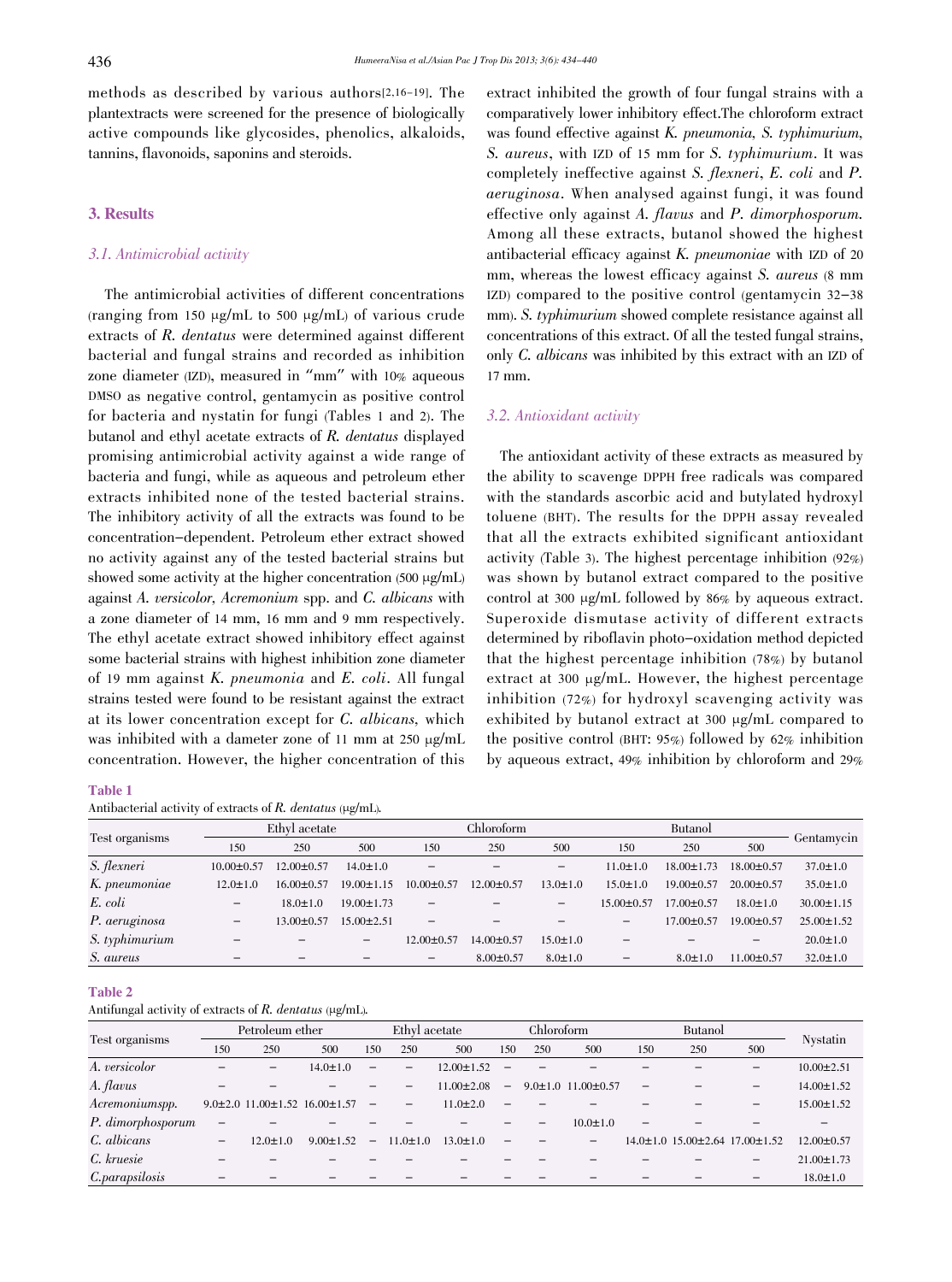|                     |            | Concentration (µg/mL) |                  |                  |                  |                  |                  |  |  |  |  |
|---------------------|------------|-----------------------|------------------|------------------|------------------|------------------|------------------|--|--|--|--|
| Methods             |            | 50                    | 100              | 150              | 200              | 250              | 300              |  |  |  |  |
|                     | PE         |                       |                  |                  | $23.00 \pm 1.52$ | 27.00±0.57       | 30.00±0.57       |  |  |  |  |
|                     | EA         |                       |                  |                  |                  | $25.00 \pm 1.52$ | 29.00±2.08       |  |  |  |  |
|                     | Chl        |                       |                  |                  |                  |                  |                  |  |  |  |  |
| DPPH assay          | B          | $65.00 \pm 1.15$      | 71.00±0.57       | 78.00±0.57       | $83.0 \pm 1.0$   | $25.00 \pm 1.52$ | $92.00 \pm 0.57$ |  |  |  |  |
|                     | Aq         | $45.00 \pm 1.52$      | $65.00 \pm 2.08$ | $71.0 \pm 1.0$   | 78.00±0.57       | 82.00±0.57       | $86.0 \pm 1.0$   |  |  |  |  |
|                     | AA         | $70.0 \pm 1.0$        | 75.00±1.52       | 83.00±1.15       | $87.00 \pm 1.52$ | $93.00 \pm 0.57$ | 95.00±1.15       |  |  |  |  |
|                     | PE         |                       |                  |                  | $20.00 \pm 1.52$ | $24.00 \pm 0.57$ | $27.0 \pm 2.0$   |  |  |  |  |
|                     | EA         |                       |                  |                  | $22.0 \pm 1.0$   | $23.00 \pm 1.52$ | 25.00±0.57       |  |  |  |  |
| Riboflavin photo-   | Chl        |                       |                  |                  |                  |                  |                  |  |  |  |  |
| oxidation method    | B          | 55.00±0.57            | 59.00±2.08       | $63.00 \pm 2.64$ | $67.0 \pm 1.0$   | $71.00 \pm 1.52$ | $78.0 \pm 1.0$   |  |  |  |  |
|                     | Aq         | 44.00±1.52            | $50.00 \pm 1.52$ | $53.0 \pm 1.0$   | 59.00±1.52       | $62.00 \pm 0.57$ | $66.0 \pm 1.0$   |  |  |  |  |
|                     | AA         | $65.0 \pm 1.0$        | 71.00±1.52       | $80.00 \pm 1.52$ | $87.0 \pm 1.0$   | 94.00±0.57       | $97.0 \pm 1.0$   |  |  |  |  |
|                     | PE         |                       |                  |                  |                  |                  |                  |  |  |  |  |
|                     | EA         |                       |                  |                  | $22.0 \pm 1.0$   | $25.00 \pm 1.52$ | $29.0 \pm 1.0$   |  |  |  |  |
| Hydroxyl scavenging | Chl        |                       |                  | $33.00 \pm 1.52$ | 37.00±0.57       | $43.00 \pm 0.57$ | $49.0 \pm 1.0$   |  |  |  |  |
| activity            | B          | $50.0 \pm 1.0$        | 55.00±1.52       | $60.00 \pm 0.57$ | $66.00 \pm 1.52$ | 70.00±1.52       | $72.0 \pm 1.0$   |  |  |  |  |
|                     | Aq         | 40.00±1.52            | $44.0 \pm 1.0$   | 49.00±1.15       | $53.0 \pm 1.0$   | $57.0 \pm 1.0$   | $62.00 \pm 0.57$ |  |  |  |  |
|                     | <b>BHT</b> | $60.0 \pm 1.0$        | $68.0 \pm 1.0$   | 75.00±1.52       | 84.00±0.57       | $89.0 \pm 1.0$   | 95.00±1.52       |  |  |  |  |
|                     | PE         |                       |                  |                  |                  |                  |                  |  |  |  |  |
|                     | EA         |                       |                  |                  |                  |                  |                  |  |  |  |  |
| Lipid peroxidation  | Chl        |                       |                  |                  |                  |                  |                  |  |  |  |  |
| method              | B          | $63.00 \pm 2.08$      | $67.0 \pm 1.0$   | $74.0 \pm 1.0$   | $80.00 \pm 1.15$ | 85.00±0.57       | $90.0 \pm 1.0$   |  |  |  |  |
|                     | Aq         | 49.00±1.52            | 53.00±1.73       | $59.0 \pm 1.0$   | $62.00 \pm 2.51$ | $66.00 \pm 2.08$ | $70.0 \pm 2.0$   |  |  |  |  |
|                     | AA         | 59.00±1.52            | $64.00 \pm 2.08$ | $70.0 \pm 1.0$   | $75.0 \pm 2.0$   | $81.0 \pm 1.0$   | 89.00±2.08       |  |  |  |  |

#### Table 3 Antioxidant activity  $(\mathcal{C})$  of extracts of R. dentatus.

PE: Petroleum ether, EA: Ethyl acetate, Chl: Chloroform, B: Butanol, Aq: Aqueous, AA: Ascorbic acid, BHT: Butylated hydroxy toluene.

inhibition by ethyl acetate extract.The effect of different plant extracts on in vitro inhibition of lipid peroxidation bybutanol extract was 90% followed by aqueous extract 70%. However, the ethyl acetate extract didn't exhibit any inhibition. The chloroform extract also displayed not any activity against the free radicals except for the hydroxyl ions for which it showed a mild inhibitory activity of 49% at 300 µg/mL in a concentration dependent manner compared to the positive control.

# 3.3. Qualitative analysis of phytochemical constituents

This phytochemical screening of different extracts of the plant showed that petroleum ether, chloroform and aqueous extracts tested were positive alkaloids. The extracts that tested positive for terpenoids included chloroform, butanol and aqueous. Flavonoids were found present in ethyl acetate, chloroform and butanol extracts. Likewise, the extracts positive for tannins were petroleum ether and chloroform (Table 4).

# 3.4. Quantitative estimation of phenolic compounds

The quantitative estimation of phenolic compounds measured as gallic acid equivalents depicted that the concentration of total phenolics was maximum for butanol (145  $\mu$ g/mg), followed ethyl acetate extract (105  $\mu$ g/mg), aqueous extracts (85  $\mu$ g/mg) and chloroform extract (70  $\mu$ g/ mg). However, the lowest content of 45 µg/mg was found in the petroleum extract (Table 5).

# Table 4

Qualitative analysis for various secondary metabolites in extracts of R. dentatus.

| Phytochemicals       | PE.   | EA    | Chl   | But   | Aq    |
|----------------------|-------|-------|-------|-------|-------|
| Alkaloids            | $+ve$ | $-ve$ | $+ve$ | $-ve$ | $+ve$ |
| Terpenoids           | $-ve$ | $-ve$ | $+ve$ | $+ve$ | $+ve$ |
| Flavonoids           | $-ve$ | $+ve$ | $+ve$ | $+ve$ | $-ve$ |
| Saponins             | $-ve$ | $-ve$ | $-ve$ | $-ve$ | $-ve$ |
| <b>Tannins</b>       | $+ve$ | $-ve$ | $+ve$ | $-ve$ | $-ve$ |
| Cardiac glycosides   | $-ve$ | $-ve$ | $-ve$ | $-ve$ | $-ve$ |
| <b>Total Phenols</b> | $+ve$ | $+ve$ | $+ve$ | $+ve$ | $+ve$ |

+ve: present; -ve: not present; PE: petroleum ether; EA: ethyl acetate; Chl: chloroform; But: butanol; Aq: aqueous.

# Table 5

Total phenolic content of extracts of R. dentatus.

| Extracts        | Concentration $(\mu g/mg \ GAEq)$ |  |  |  |  |
|-----------------|-----------------------------------|--|--|--|--|
| Petroleum ether | 45                                |  |  |  |  |
| Chloroform      | 70                                |  |  |  |  |
| Ethyl acetate   | 105                               |  |  |  |  |
| <b>Butanol</b>  | 145                               |  |  |  |  |
| Aqueous         | 85                                |  |  |  |  |

GAEq: Gallic acid equivalent.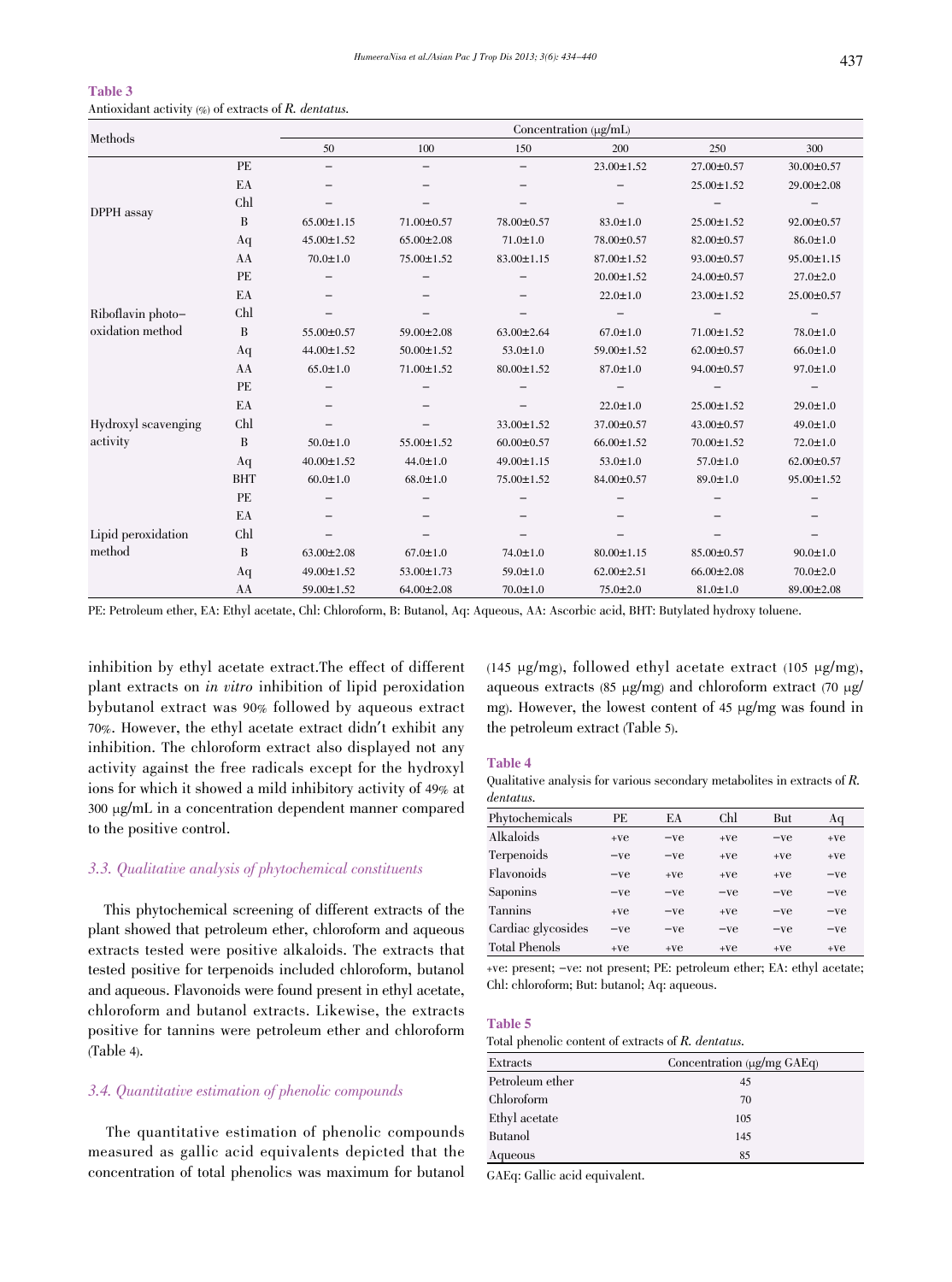# 4. Discussion

Plants provide a large range of natural compounds belonging to different molecular families offering various medicinal properties. Ethno-botanical information revealed that the plant selected in this study is traditionally used for various medicinal purposes[20-23]. The antimicrobial activityof different plant extracts against the various clinical strains of bacteria and fungi supported the scientific validity of the plant being used traditionally as a medicine and vegetable. The results indicate that butanol yielded more potent extract with higher antimicrobial activity thus inhibiting the highest number of bacterial strains. This may also be attributed to the presence of soluble phenolic and polyphenolic compounds[24]. Rahmoun et al. and Vlachos et al. reported similar findings on the high antibacterial activity[25,26]. The results are also in confirmation with some recent studies[27,28]. The lack of antibacterial activity in some of the concentrations of the extract is not surprising as a number of plant extracts which have been found ineffectively against certain test organisms at lower concentrations and may be attributed to the presence of lesser amounts of the antimicrobial compounds. The antibacterial effects of the extracts could be explained by disturbance of the permeability barrier of the bacterial membrane structure[29]. All the extracts showed broad antimycotic activity against the tested fungal isolates. Most of the extracts of R. dentatus; namely petroleum ether, ethyl acetate and butanol inhibited clinical isolates of C. albicans that can be attributed to the presence of phenolic compounds. The amphipathicity of these compounds can explain their interactions with bio-membranes causing the inhibitory effect[30]. It was suggested that extract components cross the cell membrane, interacting with enzymes and proteins of the membrane, thus producing a flux of protons towards the cell exterior which induces changes in the cells and, ultimately their death[31]. It is evident from the results of the current study that susceptibility of pathogens to plant extracts depends upon solvent used for extraction, extract concentration and the organism tested as has been shown by many studies[32-34]. The aqueous extract of the plant inhibited none of the bacterial strains in comparison to the other extracts. This is in consonance with the results of a study reporting water to be less effective than organic solvents at extracting the active compounds from plants[35]. The results are also confirmed by a study showing the aqueous extract of Jatropha curcus as inactive against all the bacteria at all the concentration tested[36].

The free radical scavenging property of different extracts of R. dentatus evaluated using four different assays for each type of extract involves direct inhibition of the

generation of reactive oxygen species, or the scavenging of free radicals. It is clear that a single method can not give a comprehensive prediction of antioxidant efficacy of the extracts. So, use of more than one method is recommended[37]. The DPPH free radical scavenging activity is due to the neutralization of DPPH free radical by the plant extract, either by transfer of hydrogen or of an electron<sup>[38]</sup>. The results show that butanol extract of  $R$ . dentatus may have hydrogen donors thus scavenging the free radical DPPH, with the highest scavenging activity than the other plant extracts, which may be attributed to the content of total phenolic compounds in them. The extracts of this plant scavenged free radicals in a dose-dependent manner corresponding with the results of various research works[39-41] showing that the plant metabolites such as flavonoids, tannins, catechins and other phenolic compounds possess antioxidant activity. The highest superoxide anion radical scavenging activity of butanol and aqueous extract of R. dentatus corroborates with the results of Jayasri et al<sup>[42]</sup>. The lipid peroxidation inhibitory activity of the plant extracts is a result of the effects of flavonoids on lipid peroxidation at the stage of initiation and termination of peroxyl radicals in confirmation with the findings of Paramaguru *et al*[43]. The extracts of this plant scavenged free radicals in a dose-dependent manner corresponding with many studies on R. dentatus and Azadirachta indica[44,45]. These findings are also supported by earlier reports that plant metabolites such as flavonoids, tannins, catechins and other phenolic compounds possess antioxidant activity[46].

# Conflict of interest statement

We declare that we have no conflict of interest.

# Acknowledgements

The work was supported by Ph.D. grant from University of Kashmir, Srinagar (Grant No. PhD-G/Env.Sc/KU/176-11). We are thankful to the Centre of Research for Development (CORD) for proving the research infrastructure and to the Division of Plant Taxonomy,Department of Botany, University of Kashmir for identifying the plant material.

# Comments

# Background

The plant kingdom still holds many species of plants containing substances of medicinal value that are yet to be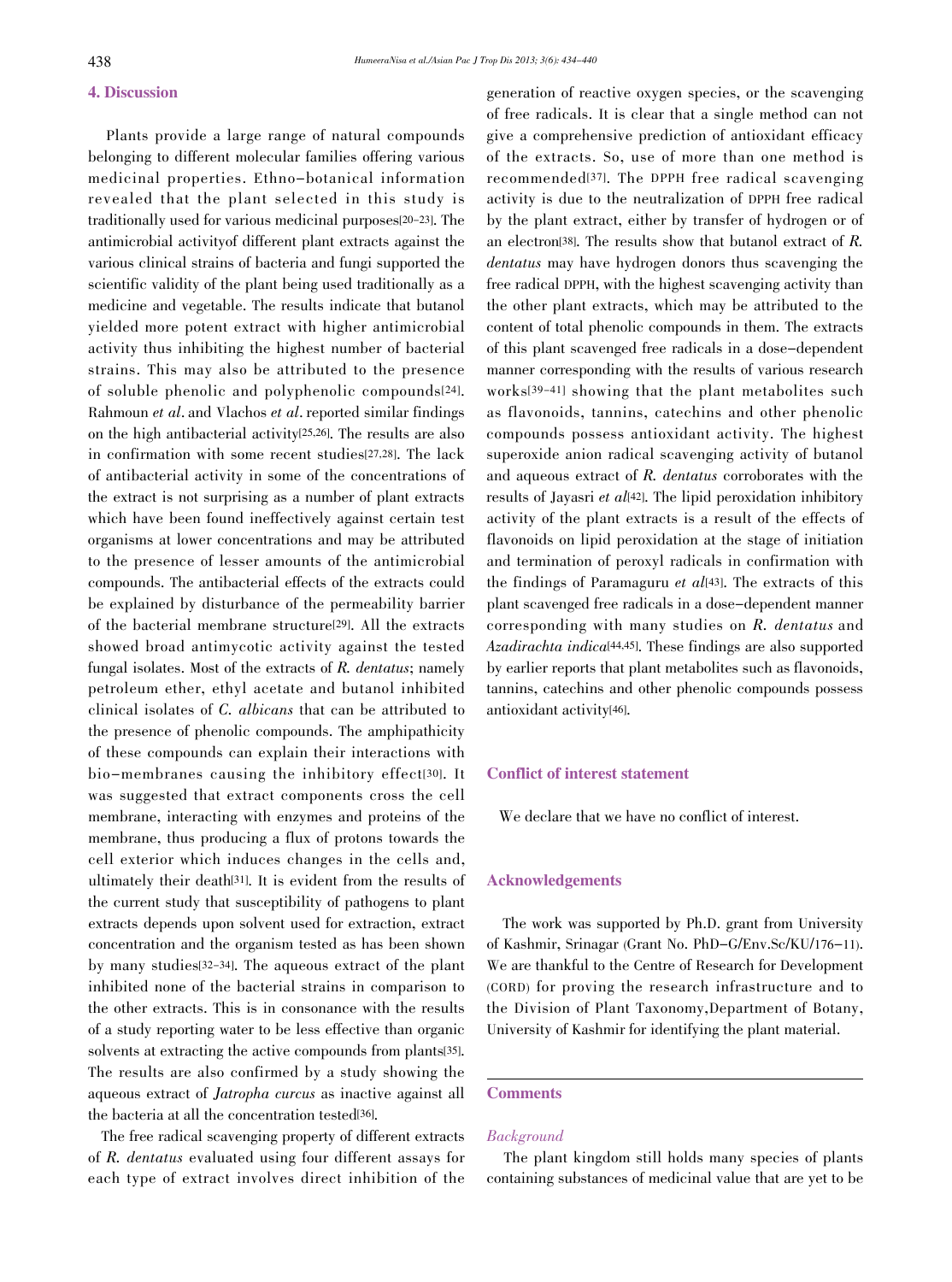discovered. For this reason, R. dentatus L., a medicinal plant belonging to family Polygonaceae has been selected to be evaluated for antimicrobial and antioxidant activities. Preliminary phytochemical screening has also been carried out to detect the presence of phytochemicals that add to the medicinal value of the plant. The whole plant has been extracted with different solvents such as petroleum ether, ethyl acetate, chloroform, etc., for the determination of these activities.

# Research frontiers

Cutting edge research in this paper is the evaluation of antimicrobial and antioxidant activity of different crude extracts of R. dentatus.

# Related reports

A standard methodology has been followed to strongly test the hypothesis that R. dentatus is used as a medicinal herb in the folk medicine of Kashmir valley.

# Innovations & breakthroughs

The nice part about the study is that it has been clearly demonstrated that the plant extracts contain some compounds which could be used as promising antimicrobial drugs and could also be used as strong antioxidant agents.

# Applications

I feel that the research has got a good application in the drug manufacturing industry.

#### Peer review

It is an outstanding piece of research and writing which evaluated the antimicrobial and antioxidant activity of different crude extracts of R. dentatus. The authors carried out an exhaustive, deep and wide-ranging lab work which clearly demonstrates the dose dependent relationship of the antimicrobial activity. The practical applicability of this work will benefit to mankind.

# References

- [1] Liu ZL, He Q, Chu SS, Wang CF, Du SS, Deng ZW. Essential oil composition and larvicidal activity of Saussurea lappa roots against the mosquito Aedes albopictus (Diptera: Culicidae). Parasitol Res 2012; 110(6): 2125-2130.
- [2] Das K, Tiwari RKS, Shrivastava DK. Techniques for evaluation of medicinal plant products as antimicrobial agent: Current methods and future trends. J Med Plant Res 2010; 4(2): 104-111.
- [3] Anwer N, Waqar MA, Iqbal M, Mushtaq M, Sobia A. Phytochemical analysis, free radical scavenging capacity and

antimicrobial properties of Impatiens bicolor plant. Int Food Res J 2013; 20(1): 99-103.

- [4] Rahmoun NM, Atmani ZB, Benabdallah M, Boucherit K, Villemin D, Braham NC. Antimicrobial activities of the henna extract and some synthetic naphthoquinones derivatives. Am J Med Biol Res 2013; 1(1): 16-22.
- [5] Aiyegoro OA, Okoh AI. Phytochemical screening and polyphenolic antioxidant activity of aqueous crude leaf extract of Helichrysum pedunculatum. Int J Mol Sci 2009; 10(11): 4990- 5001.
- [6] Salazar-Aranda R, Pérez-López LA, López-Arroyo J, Alanís-Garza BA, Waksman de Torres N. Antimicrobial and antioxidant activities of plants from northeast of Mexico. Evid Based Complement Alternat Med 2011; doi: 10.1093/ecam/ nep127.
- [7] Kaul MK. Medicinal plants of kashmir and ladakh, temperate and cold-arid Himalaya. New Delhi: Indus Publishing Co.; 1997, p. 173.
- [8] Mothana RAA, Abdo SAA, Hasson S, Althawab FMN, AlaghbariSAZ, Lindequist U. Antimicrobial,antioxidant and cytotoxic activities and phytochemicalscreening of some Yemeni medicinal plants. Evid Based Complement Alternat Med 2010; 7(3): 323-330.
- [9] Litvinenko YA, MuzychKina RA. Phytochemical investigation of biologically active substances in certain Kazakhstan Rumex species. Chem Nat Comp 2003; 39(5): 368-370.
- [10] Demirezer LO. Comparison of two Rumex species with spectrophotometric method and chromatographic identification with regard to anthraquinone derivatives. Planta Med 1993; 59: 630.
- [11] Bauer AW, Kirby WMM, Sherris JC, Turck M. Antibiotic susceptibility testing by standard single disc diffusion method. Am J Clin Pathol 1966; 36: 493-496.
- [12] Blois MS. Antioxidant determination by the use of a stable free radical. Nature 1958; 181: 1199-1200.
- [13] Liu SY, Sporer F, Wink M, Jourdane J, Henning R, Li YL, et al. Anthraquinones in Rheum palmatum and Rumex dentatus (Polygonaceae) and phorbol esters in Jatropha curcas (Euphorbiaceae) with molluscicidal activity against the schistosome vector snails Oncomelania, Biomphalaria and Bulinus. Trop Med Int Health 1997; 2(2): 179-188.
- [14] Soobrattee MA, Bahorun T, Neergheen VS, Googoolye K, Aruoma OI. Assessment of the content of phenolics and antioxidant actions of the Rubiaceae, Ebenaceae, Celastraceae, Erythroxylaceae and Sterculaceae families of Mauritian endemic plants. Toxicol In Vitro 2008; 22: 45-56.
- [15] Padmaja M, Sravanthi M, Hemalatha KPJ. Evaluation of antioxidant activity of two Indian medicinal plants. J Phytol 2011; 3(3): 86-91.
- [16] Vogel AI. A textbook of practical organic chemistry. London: Longman; 1958, p. 90-92.
- [17] Tiwari P, Kumar B, Kaur M, Kaur G, Kaur H. Phytochemical